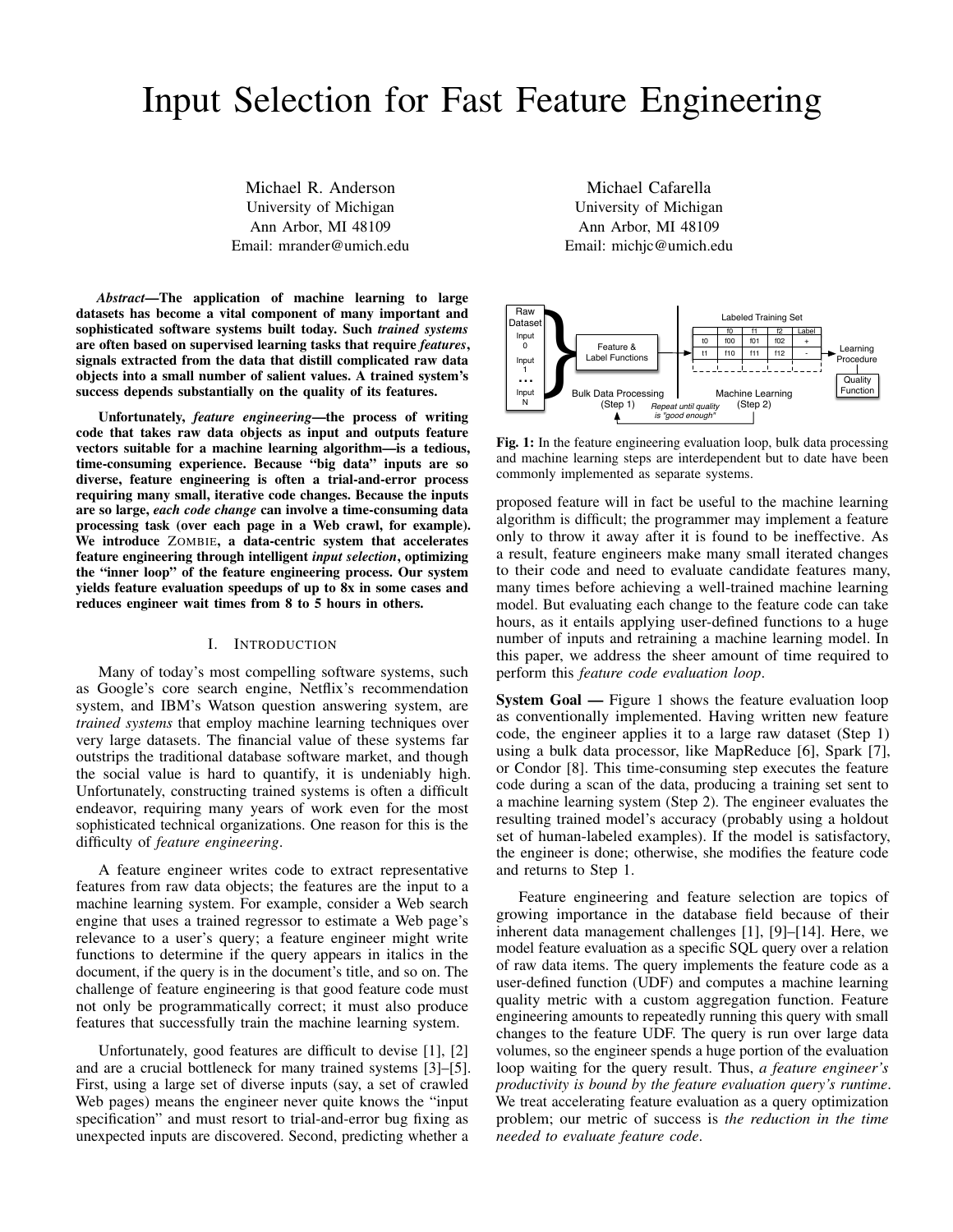Technical Challenge — To date, the bulk data processing and machine learning stages have typically been separate systems, with neither module aware of the larger feature evaluation loop. Since the actual bulk data processing system's output only matters insofar as it eventually produces a high-quality trained system, we can use feedback from the machine learning system to perform *input selection optimization*. Rather than scanning over the entire set of raw data—as is standard today—we can perform a variation of *active learning*: choose to process raw inputs that maximize the quality of the trained model, while minimizing runtime by *not* processing inputs that have little effect on the model's quality. Thus, our technical challenge is to build an effective training set while running the user's feature code as little as possible. The system's success can be measured by its speedup over traditional methods when producing the training set for a model of comparable quality.

Our Approach — We propose a version of the bulk data processing system (from Figure 1) that optimizes the feature extraction time through effective rule-based input selection. Our system replaces systems like MapReduce, Spark, and Condor, but our core techniques are orthogonal to their distributed processing methods; in the future, our approach could be combined with those systems. Our system has two stages: (1) offline indexing, where the system organizes the raw dataset into many *index groups* of similar elements before it is used and (2) online querying, where the system dynamically builds a high-quality subset of the data using index groups determined likely to yield useful feature vectors. This subset is used to train the machine learning system for feature code evaluation.

Traditional active learning techniques require computing the features for the entire raw dataset, and thus are much too expensive. Instead, we want to use an online method to quickly discover high-impact raw inputs. Our index groups allow us to use a multi-armed bandit algorithm: runtime identification of high-yield index groups is a good fit for a bandit problem's classic tradeoff of exploration vs. exploitation. By using carefully designed rewards for our bandit, our system quickly identifies relevant index groups for processing, while avoiding irrelevant ones. Our group-and-explore approach yields a substantial speedup over both conventional practice and a previous state-of-the-art method that builds a supervised classifier to choose inputs [15]. We have implemented this method in a prototype data processing system called ZOMBIE. 1

Contributions and Outline — Our central contributions are:

- A proposed query model of the feature engineering workflow that captures current practices (Section II).
- A system design and algorithms for optimizing *input selection* (Sections III–IV).
- An implemented feature engineering evaluation system that can speed up the feature evaluation loop by up to 8x in some settings and has reduced engineer wait times from 8 to 5 hours in others, compared to conventional methods (Section V).

We cover related work in Section VI. Finally, we conclude with a discussion of future work in Section VII.

| Parameter     | Description        | Example                                              |
|---------------|--------------------|------------------------------------------------------|
| R.            | Raw dataset        | Crawl of news sites with several<br>million pages    |
| $\mathcal{F}$ | Feature functions  | Boolean indicators of keywords<br>and named entities |
| L             | Label function     | Label extractor from in-page tags                    |
| T             | Training procedure | Multi-class Naïve bayes                              |
| Q             | Quality function   | Accuracy over holdout set                            |
| G             | Quality goal       | 90% accuracy                                         |

| <b>TABLE I:</b> Feature engineering inputs, given by $(R, \mathcal{F}, L, T, Q, G)$ , |
|---------------------------------------------------------------------------------------|
| with examples from a classification task: a classifier is trained with                |
| crawled news pages to automatically categorize future pages.                          |

#### II. THE FEATURE EVALUATION QUERY

Feature engineering is a task parameterized with a 6-tuple of inputs  $(R, \mathcal{F}, L, T, Q, G)$ . The raw dataset R is a large corpus, such as a Web crawl. The feature engineer writes a set of **feature functions**  $F$  that extract features from a raw data item  $r \in R$ . Each function  $f \in \mathcal{F}$  accepts an item r as input and emits a single value. Taken together,  $\mathcal{F}(r)$  yields an unlabeled feature vector. A label function L provides a supervised label for a raw data item.<sup>2</sup> A machine learning training procedure  $T$  accepts the training set of labeled feature vectors and produces a trained model  $T(F(R), L(R))$ . A quality function Q determines the quality of the trained model  $Q(T(F(R), L(R)))$ . Finally, G is the quality goal: the ultimate quality level desired for the trained model.<sup>3</sup> Feature engineering, then, is task of writing and evaluating the feature code F such that  $Q(T(F(R), L(R))) \geq G$ .

Table I summarizes these elements and shows examples from a document classification task. Five of the elements— $R$ , L, T, Q, and G—are pre-determined and remain static for the duration of the task (or even across many tasks). A feature engineer adds to or modifies the functions  $\mathcal F$  to maximize the value of Q. To do this, she writes and evaluates feature code in the feature evaluation loop in Figure 1 and defined as follows:

*Definition 1 (Feature Evaluation Loop):* Starting with R, L, T, Q and G, the feature engineer writes a set of feature functions  $F$ , and then applies  $F$  and  $L$  to  $R$  to create a trained model  $M = T(\mathcal{F}(R), L(R))$ . The engineer evaluates the features in  $\mathcal F$  by comparing the quality  $Q(M)$  with goal G. If  $Q(M)$  is less than G, the feature engineer modifies or adds to F and repeats the process until  $Q(M) > G$ .

# *A. Feature Evaluation Loop as a Query*

We can model the inner loop of this workflow as a databasestyle query, shown in Algorithm 1. Lines 4 to 6 show the query as a hypothetical SQL statement. We consider the raw data R and the labels L to be relations. The feature code  $\mathcal F$  is a UDF that produces the input for an aggregation function  $T$ that trains the learning system.  $Q$  is a UDF that accepts the trained model and emits a quality metric. The NA¨IVE execution plan for this query is shown in Figure 2a. Because  $\mathcal{F}(R)$  is computed by applying an expensive UDF with a full scan over a large dataset, it is slow; our goal is speed it up.

<sup>&</sup>lt;sup>1</sup>Like the undead, ZOMBIE goes straight for the "brains" of the input data.

<sup>2</sup>We assume labeling is relatively inexpensive; e.g., labels may be drawn from an existing database or provided by distant supervision techniques [16].

 ${}^{3}G$  might also be defined in terms of time: a feature engineer may have, say, 8 hours to produce the highest quality model possible.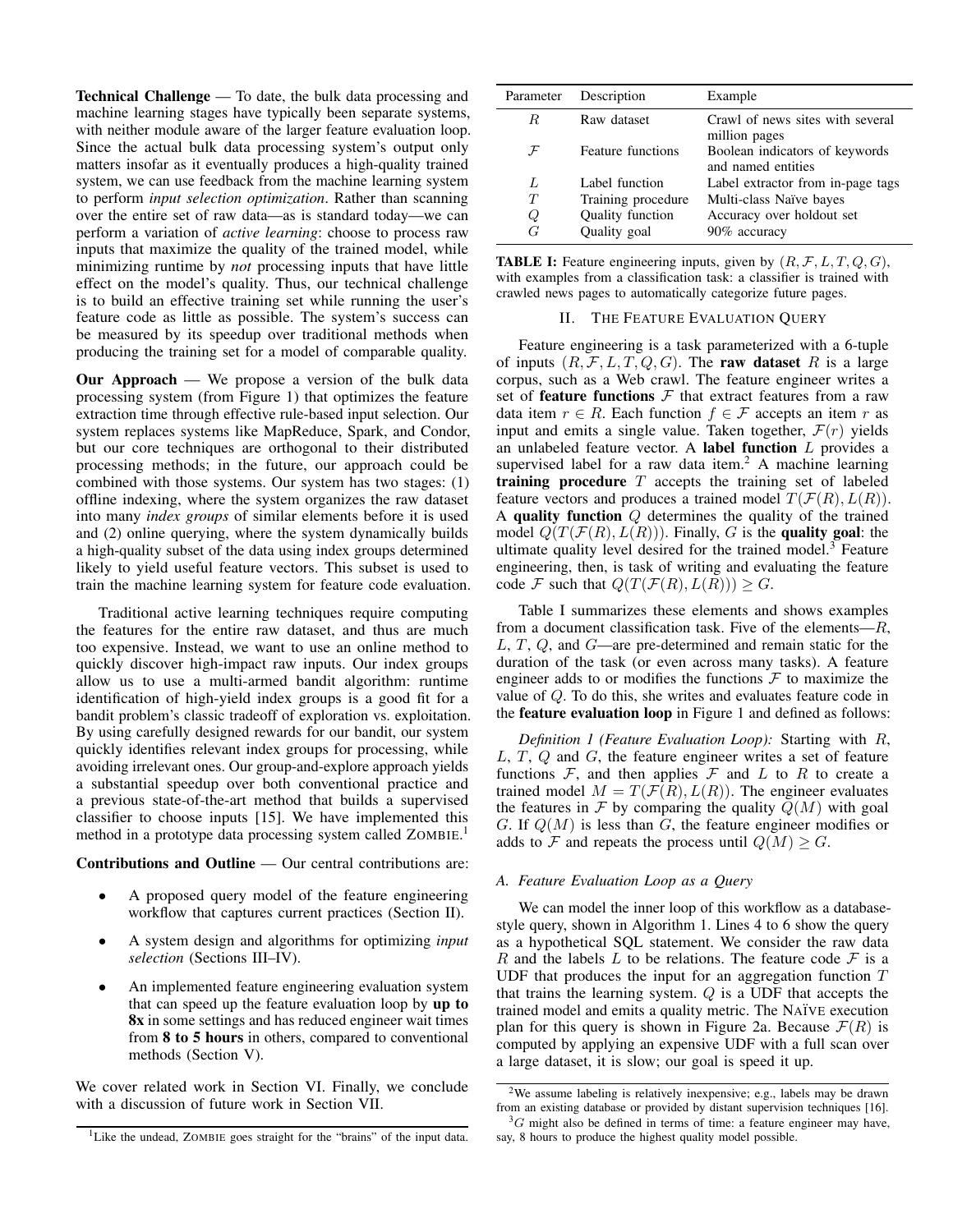

Fig. 2: Query execution plans. In (a), the UDF is applied to the entire dataset before T is invoked. In (b), the raw data items are pipelined to T*incremental* and Q. The output *quality* is continuously monitored to detect the early stopping point. In (c), data are pipelined to T*incremental* and Q*optimize*. The output *quality* is monitored for early stopping, and *utility* informs the index group selection.

| <b>Algorithm 1</b> Feature Evaluation Loop                                |  |  |  |
|---------------------------------------------------------------------------|--|--|--|
| <b>Input:</b> Task $(R, L, T, Q, G)$                                      |  |  |  |
| $1:$ repeat                                                               |  |  |  |
| User writes or modifies feature code $\mathcal F$<br>2:                   |  |  |  |
| 3:<br>query                                                               |  |  |  |
| SELECT $Q(T(\mathcal{F}(R.\text{data}), L.\text{label})$ AS quality<br>4: |  |  |  |
| 5:<br>FROM rawDataSet $R$ , labels $L$                                    |  |  |  |
| WHERE $R$ .id = $L$ .id<br>6:                                             |  |  |  |
| done<br>7:                                                                |  |  |  |
| 8: <b>until</b> quality $\geq G$                                          |  |  |  |
| 9: return $F$                                                             |  |  |  |
|                                                                           |  |  |  |

#### *B. Common Practice: Subset*

One popular method for speeding up the feature evaluation loop is an informal method we call SUBSET. The feature engineer creates a task-specific program  $S$  that consumes the entire raw input R and generates a smaller dataset  $R' \subseteq R$ . She then enters the evaluation loop, running the SQL query with  $R'$  instead of R. Because  $R'$  is small, the evaluation is fast. After exiting the loop, the engineer may perform an additional run with the full  $R$  to produce the final trained model.

In a series of conversations with feature engineers, we have found that SUBSET is popular, though it does not appear to be a topic of academic investigation.<sup>4</sup> The implicit assumption behind SUBSET is that  $Q(T(\mathcal{F}(R'), L(R')))$  accurately approximates  $Q(T(\mathcal{F}(R), L(R)))$ . While SUBSET's popularity suggests it provides some benefits, its drawbacks are clear:

- 1) The program S takes extra effort to develop.<br>
2) Applying S means scanning R at least once.
- Applying  $S$  means scanning  $R$  at least once.
- 3) If  $R$  is large and diverse, it may be difficult to write a filter program  $S$  that identifies a high-quality subset.
- 4) When the engineer changes  $\mathcal{F}$ , the set of useful inputs may change. She may need to rewrite and rerun S.
- 5) Even if S produces a relevant subset, it may still contain unproductive "redundant" inputs and be unnecessarily large. If, for example, the engineer identifies useful Web domains, only a few examples from each domain may actually be useful.

SUBSET has overhead costs associated with writing and running S. Thus, we believe it is likely only useful when the costs can be amortized over many runs of the same feature code, probably when debugging the code itself is the goal. Further, choosing the right size for  $R'$  is difficult: too few inputs lead to an inaccurate estimate of the Q value, while too many quickly reduce the time advantage of using S. Moreover, the optimal size for  $R'$  will *change per task*.

The method we propose in this paper can be seen as an attempt to remove the weaknesses of SUBSET. An ideal input selection method would reduce development time and runtime overhead (weaknesses 1 and 2), choose good subsets automatically (weakness 3), and respond quickly to feature code changes (weakness 4). Finally, it would respond to the learner's changing requirements (weakness 5).

# *C. Approximation by Early Stopping*

To address weaknesses 1–4 of the SUBSET method, we can use a method similar in spirit to the approximation and early stopping of online aggregation [18]. We can build the subset by adding one item at a time, retraining and re-evaluating the model after each addition. Once the model reaches a desired state, we can *stop early* and have an appropriately sized subset that contains enough useful inputs for the learning task.<sup>5</sup>

Figure 2b illustrates this EARLY execution plan. The raw data items, stored in random order on disk and accessed sequentially, are pipelined to  $F$ , to  $T_{incremental}$ , which is retrained as new items arrive, and then to  $Q$ , whose output is monitored by a process that stops the query when a stopping criterion is met. In this paper, we stop the query when the learning curve (e.g., Figure 3) begins to plateau, though there are a number of valid stopping criteria, including reaching a certain accuracy level or after a specific amount of runtime. Researchers have also investigated algorithmic stopping criteria, though these are tailored to specific learning tasks [19], [20].

Figure 3 shows the effects of early stopping on a single iteration of the feature evaluation loop. The gray line is a learning curve taken from our experiments. The x-axis shows the runtime, which increases as more raw items from  $R$  are added to  $R'$  and processed by the UDF; the y-axis shows the classifier's accuracy after each item is added to  $R'$ . As  $R'$ grows, the accuracy curve flattens out as the marginal return

<sup>4</sup>The textbook *Data Mining* does, however, describe an interactive procedure for feature selection that is roughly akin to SUBSET [17].

<sup>5</sup>Training overhead is a concern, but many learning algorithms can be trained incrementally. We discuss this further in Section III-B.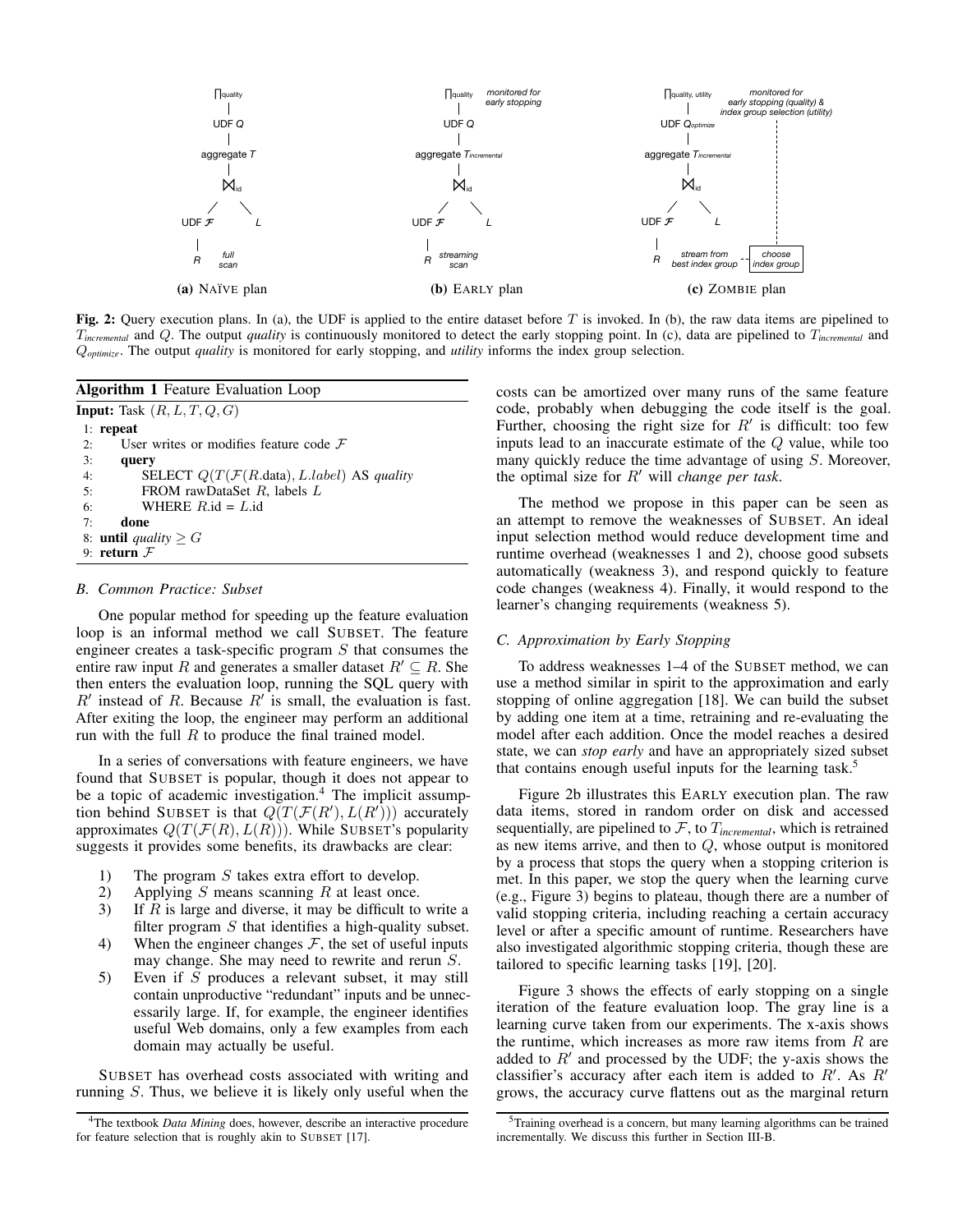

Fig. 3: Learning curves for our execution plans. The NAÏVE plan performs a bulk scan over  $R$ , while EARLY stops the bulk scan early to use a subset  $R'$ . ZOMBIE scans the data from index groups and stops early much sooner, translating to a time savings for the user.

for each new item in the training set decreases. Using all items in  $R$ , the classifier—with this particular feature set—achieves an accuracy of 56%. The dotted line shows 98% of the full accuracy; with early stopping, the trained model achieves nearly the full accuracy when  $R'$  is only half the size of the full R.

#### *D. Optimizing the Approximate Query*

With ZOMBIE, we also address SUBSET's weakness 5. We construct  $R'$  using only a minimal number of corpus's lowutility items (i.e., items that are redundant or irrelevant to the task), so  $R'$  consists mainly of high-utility items, and thus a high-quality model can be trained with a relatively small amount of data. This is similar to traditional active learning, described by Algorithm 2 [21]. The crucial difference is that for active learning,  $\mathcal{F}(R)$  is already computed (on line 2) for all potential training examples—exactly what we wish to avoid. An active learning-based feature evaluation method would require the full scan of the NA¨IVE plan plus significant overhead from using an active learning method to build a subset  $R'$ .

| <b>Algorithm 2</b> Active Learning-based Feature Evaluation           |  |  |
|-----------------------------------------------------------------------|--|--|
| <b>Input:</b> Task $(R, \mathcal{F}, L, T, Q, B)$                     |  |  |
| 1: training Set = $[$ , $M = \emptyset$                               |  |  |
| 2: examples = $\mathcal{F}(R)$                                        |  |  |
| $3:$ repeat                                                           |  |  |
| $best = chooseBestExample(M, examples)$<br>4:                         |  |  |
| <i>training Set.</i> append ([ <i>best, L</i> ( <i>best</i> )])<br>5: |  |  |
| 6: $M = T(trainingset)$                                               |  |  |
| 7: <b>until</b> $ trainingSet  == B$                                  |  |  |
| 8: return $Q(M)$                                                      |  |  |

What ZOMBIE does instead is estimate the average utility of groups of similar raw data items in real time. Like the two-phase operation of many approximate query databases [22]–[24], our system first creates many sub-samples of the data in an offline phase; the raw data in  $R$  is organized into many groups of similar items, called *index groups*. Then, during the runtime query phase, the most relevant index groups are used to answer the user's query. Again, we cannot pre-compute the utility values; an item's usefulness directly depends on the features generated by  $F$ . ZOMBIE learns the index group utility values in real time with a multi-armed bandit algorithm. We describe this algorithm in detail in Section III-B.

Figure 2c shows the optimized query execution plan. Like the previous early stopping method, the raw data is pipelined through T*incremental*, which incrementally trains the learning system, and Q*optimize*, which, in addition to the *quality* value



Fig. 4: Illustration of the subset  $R'$  created by each execution plan. Colored rectangles represent raw data items. High-utility items are white; low-utility ones are dark. The NAïVE plan processes  $R$  in its entirety. EARLY processes  $R'$ , chosen by streaming  $R$  and stopping early. ZOMBIE patches together  $R'$  from index groups.

monitored for early stopping, also produces a *utility* value that quantifies the usefulness of the item just processed. The *utility* value is used by the "choose index group" operation to estimate which index group has the highest average utility. This operation is key to our input selection optimization method and is the focus of the remainder of this paper.

Figure 3 illustrates the benefit of using ZOMBIE's input selection method. The blue line shows a full scan done with ZOMBIE, with the dot showing the early stopping point. With ZOMBIE, the classifier can reach nearly its full potential in a much shorter runtime than with EARLY and in just a small fraction of the time needed by NAÏVE. Figure 4 illustrates the difference in the subset  $R'$  created by each method. NAÏVE processes all of  $R$ , EARLY processes truncated version  $R$ , and ZOMBIE patches together  $R^{\gamma}$  from its index groups, as it learns which will provide the highest-utility items.

#### *E. Deployment and Limitations*

There are settings in which ZOMBIE may not be helpful. First, our user model itself may not apply. In domains where it is difficult for humans to provide insight (e.g., signal processing), a "generate-and-select" approach—a huge number of candidate features are hypothesized and data-centric methods select the best ones—may be more useful than the "engineerand-test" approach described here. Even when it is possible to provide domain insight, "generate-and-select" needs little human attention, and the resulting features may be sufficient if the high accuracy enabled by domain knowledge is not required.

Alternatively, deployment details may reduce the need for ZOMBIE. Some machine learning systems have huge training or evaluation costs; any reduction in feature extraction time may be negligible compared to the learning system's inherent costs. (We examine this point experimentally in Section V-E1.) Finally, a few organizations may have massive parallel infrastructures that make all but the most burdensome computations irrelevant.

Despite these limitations, ZOMBIE directly targets a setting that we believe is extremely common (from both published engineering accounts and personal experience): a feature engineer trying to improve a trained system's accuracy by creating features that embody domain expertise.

## III. SYSTEM ARCHITECTURE

We can now describe our design for ZOMBIE, depicted in Figure 5. First, we discuss ZOMBIE's two-phase execution model. We then detail the system's two major components: the *input selector* and the *physical indexes*.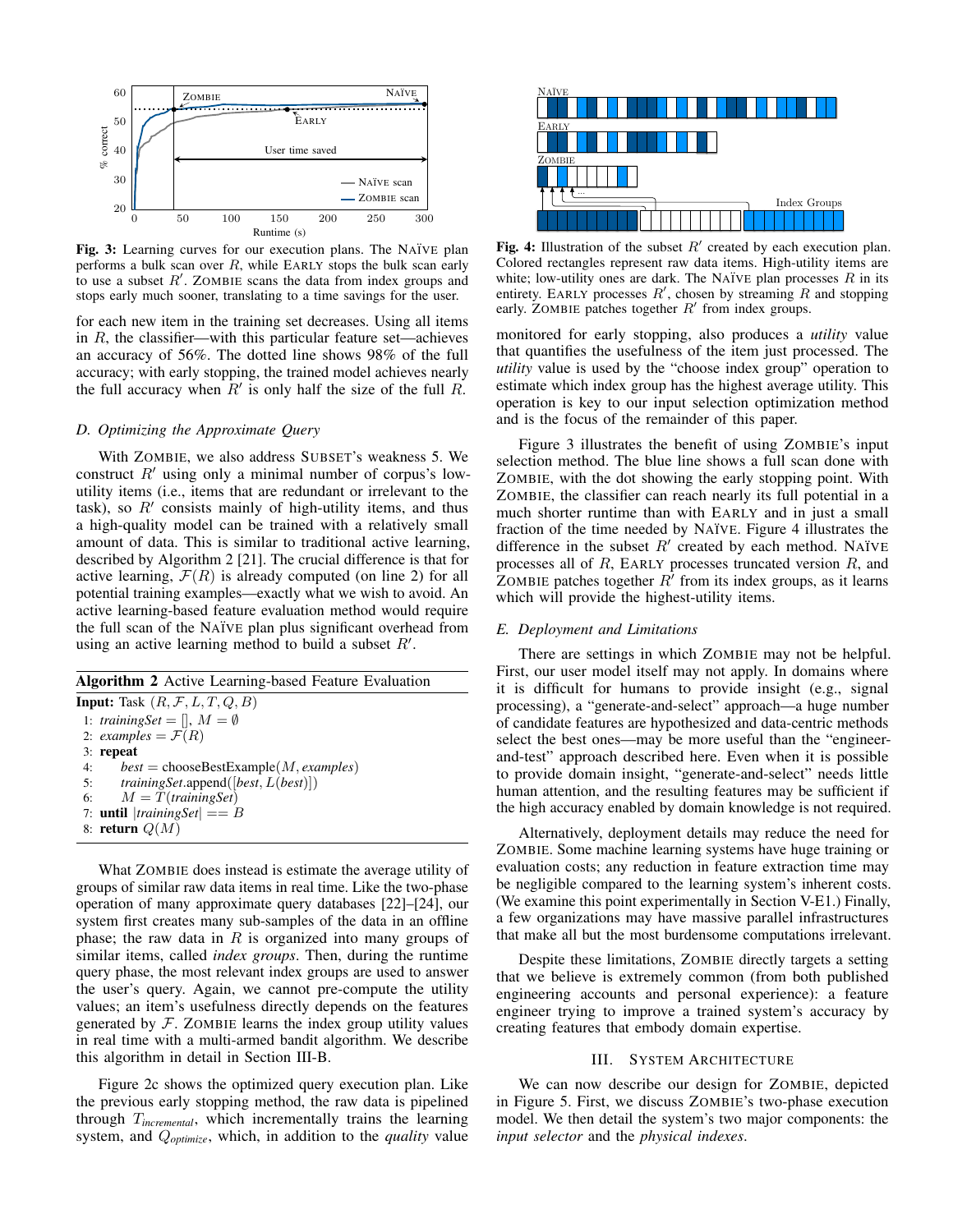

Fig. 5: ZOMBIE's basic architecture. The novel components are (a) the Physical Index and (b) the Input Selector.

#### *A. Execution Model*

ZOMBIE executes in two stages, similar to the indexing and query processing stages of a relational database. In *system initialization*, the system is given dataset  $R$  but has no access to any other part of the task description. System initialization is a one-time pre-processing of R that builds a physical index  $I$  a set of index groups that each contain a set of similar raw inputs. System initialization may be costly, but its runtime can be amortized over many rounds of code modification (and further, many distinct learning tasks if they use the same input set R). In the *feature evaluation query*, the system is given the feature engineering parameters  $(R, \mathcal{F}, L, T, Q)$ . The query is repeated with a modified  $\mathcal F$  until the quality goal  $G$  is achieved.

Our design is shown in Figure 5. It is driven by the basic framework from Figure 1 and the query model from Section II but includes two novel components. ZOMBIE completely takes over the role of the bulk data processing system from Figure 1, but it invokes the machine learning system as an external library component. The raw data items are organized into a physical index (a) consisting of a series of index groups built during system initialization. Instead of simply scanning and fully processing  $R$  during feature evaluation, ZOMBIE uses an *input selector* module (b) that repeatedly chooses the next raw data item to process from the index groups. The system stops when the trained model meets the user's stopping criterion.

#### *B. Input Selector*

ZOMBIE's input selector is the core of the system, repeatedly choosing the next raw data input  $r \in R$  to process with the feature functions  $F$ . As items are processed, the input selector learns which index groups are most likely to produce highutility inputs and uses those groups as the source of the next selected inputs. By prioritizing inputs that are most likely to improve Q, our approach is roughly comparable to the active learning strategy of expected error reduction [21].

Input Selection Algorithm — The selector's basic execution loop is shown in Algorithm 3. On line 4, it chooses an index group from which to select an input, using current statistics and utility information. On lines 5 and 6, it fetches the item and applies  $\mathcal F$  and  $L$  to create a labeled feature vector. On line 7,  $T$ trains a new model. On lines 8 and 9, it measures and records the model's quality the chosen input's utility with  $Q$ . The loop ends on line 10 when  $R$  is exhausted or shouldStop() returns true (as discussed in Section II-C).

ZOMBIE's performance is linked to its ability to accurately predict the utility of applying  $F$  to an input from a given index group. We track the utility of a single raw input  $r$  by observing changes in the model after adding  $\langle \mathcal{F}(r), L(r) \rangle$  to the training set (by using  $T$  to train a new model and using

# Algorithm 3 Input Selection Algorithm

**Input:** Task  $(R, \mathcal{F}, L, T, Q)$ , index  $\mathcal{I}$ 1: *trainSet* = {}; *utilities* = [] 2: *quality* = 0; *model* =  $\emptyset$ ; 3: repeat 4: *bestIdx* = chooseIndexGroup(*utilities*) 5:  $r = \mathcal{I}(bestIdx)$ .getNext() 6: *trainSet* = *trainSet*  $\cup \langle F(r), L(r) \rangle$ 7: *model = T(trainSet)* 8: *(quality, utility) = Q(model)* 9: *utilities*[*bestIdx*].append(*utility*)

10: **until**  $|trainSet| == |R|$  or shouldStop(*quality*, *model*) 11: return *model*, *quality*

Q to evaluate it). We track index group utility by aggregating utility values of previously processed inputs from the group. We discuss this important part of our algorithm—embedded in the chooseIndexGroup() function—in Section IV.

**Managing Overhead** — Depending on how  $T$  and  $Q$  are implemented, running them could be computationally expensive. Indeed, the expense might undermine any advantage gained by avoiding unproductive raw inputs. If  $T$  can incrementally retrain the model with each input, doing so should yield large performance benefits. ZOMBIE does not strictly assume incremental retraining, but the lack of it may add substantial overhead. However, incremental procedures exist for a range of popular machine learning methods, including neural networks [25], SVMs [26], and decision trees [27]. In Section V, we examine several tasks, including one without incremental retraining.

## *C. Index Groups*

At system initialization, we group the raw inputs in  $R$  into a task-independent set of index groups. We create an inverted index  $I$  that contains one entry for each index group. The key is a unique identifier for the group, while the key's indexed posting list is an unordered set of raw inputs. An input can be present in multiple groups.

Choosing a good set of index groups for  $\mathcal I$  is a core challenge for ZOMBIE. Because feature code in  $\mathcal F$  changes quickly and often (and re-indexing for each change would be too expensive), we assume  $\mathcal I$  is built just once and serves a range of feature engineering tasks.  $I$  must be broadly useful over many runs of the feature engineering loop. We expect, though, a single *task-independent* I will serve many different versions of  $\mathcal F$ . If there are index groups within  $\mathcal I$  with a concentration of useful inputs even slightly higher than the corpus as a whole, ZOMBIE can perform better than other methods.

*This paper's core contribution lies in how the system exploits the grouped data, not in particular grouping methods*. Our work assumes that the qualities that make a raw input useful for the learner will be reflected in a grouping of the input data. Our method relies on correlation between  $\mathcal I$  and the output of the  $F$ ; if there is no relationship between the two, our method will be no better than random selection. Though this assumption might seem unreasonably strong, we find off-the-shelf, generalpurpose clustering effective, for several reasons:

1) Experience has shown general-purpose clustering to be broadly useful across a huge range of domains, including Web page clustering [28], cancer detection [29], and network security [30].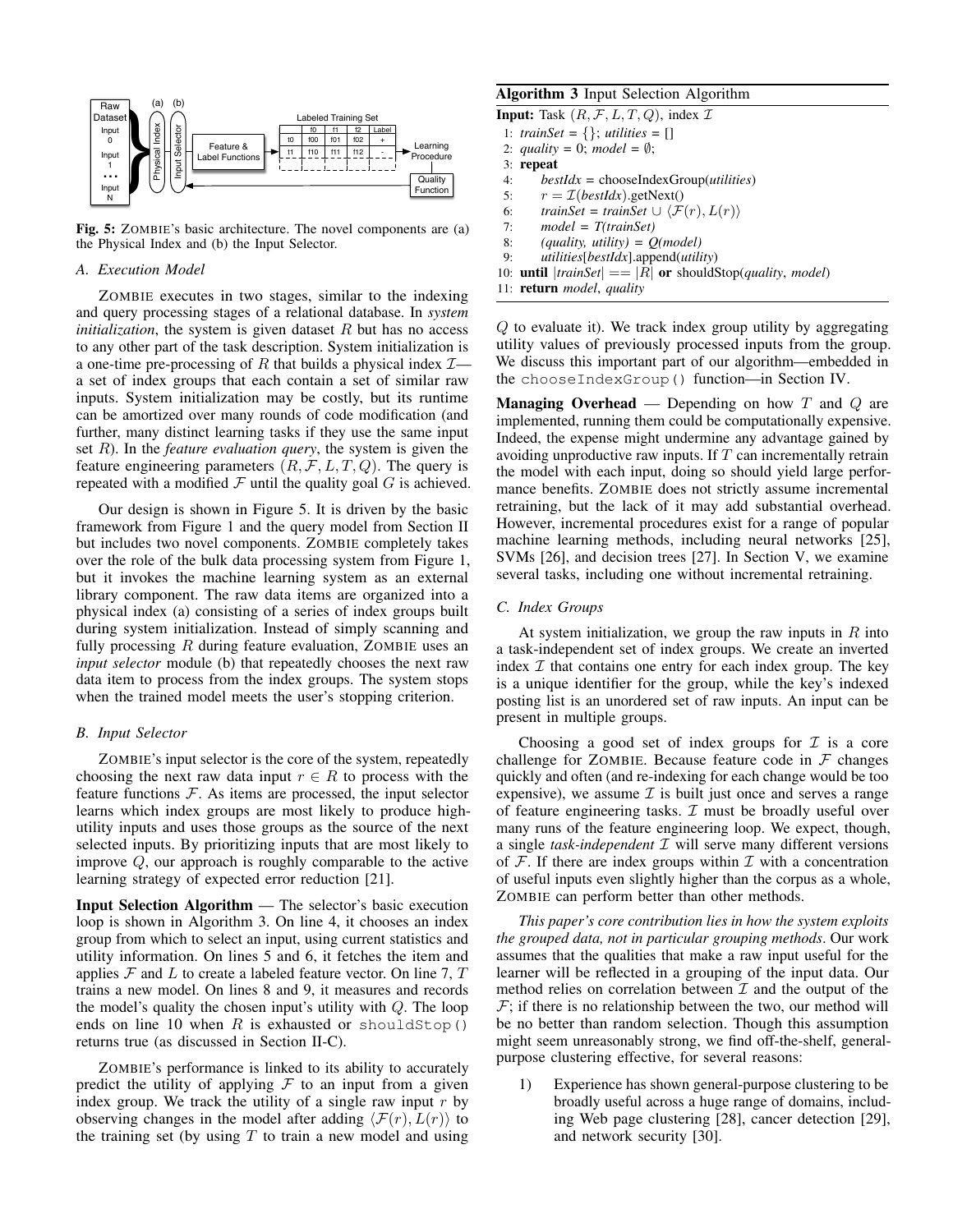- 2) The output of  $\mathcal F$  and  $\mathcal I$  can be correlated in unexpected ways that are useful for input selection. E.g., a feature describing document length may seem unrelated to a token-based  $I$ , but our method will work if some tokens exist primarily in long documents.
- 3) As we show in Section V-D3, ZOMBIE yields substantial speedups over traditional input selection methods using even low-quality input groupings.

Index groups tailored to a particular run of ZOMBIE would surely allow for successful input selection, but the time advantage gained by selecting good raw inputs would be lost while waiting for the data to be grouped. Thus, we depend on a general, task-independent grouping done using standard clustering algorithms known to be successful with a wide variety of data types, such as  $k$ -means. We examine grouping methods in depth in Section V-A. In certain cases, if the index groups and features are truly uncorrelated (a situation we view as unlikely) it might make sense to re-group the data using a different user-defined method, similar to reindexing a database.

## *D. Physical Access*

ZOMBIE is designed for processing large datasets, so the selector should be able to handle raw input sets larger than available memory. Our physical indexes are essentially inverted index posting lists and so are compatible with handling largerthan-RAM datasets. However, even modest memory sizes are quite large; we assume each posting list has a buffered in-memory portion continually replenished by a background process scanning items from disk.

# IV. PREDICTING INPUT UTILITY

In this section, we cover how the input selector can effectively implement the chooseIndexGroup() function from Algorithm 3. Our solution is to learn at runtime a notional inverted mapping from user feature vectors output by  $F$  to the index groups in the index  $T$ . The system creates this mapping by observing the utility of the feature vectors. The chooseIndexGroup() function then uses the inverted mapping to find high-utility index groups in  $\mathcal{I}$ .

#### *A. Design Discussion*

By processing many raw inputs  $r \in R$  with  $\mathcal{F}$ , and thereby generating many  $(r, \mathcal{F}(r))$  example pairs, we can likely build a high-quality mapping from the space of feature vectors to that of index groups. Such a mapping would be useful in choosing raw inputs, but building a high-quality mapping would require the costly processing of a large amount of example data and would often be unnecessary. Instead, exploiting a quickly built, medium-quality mapping may be better. In other words, we face the classic tradeoff between *exploration* (processing novel items to improve the mapping) and *exploitation* (using the current mapping to select the most useful data items).

Bandits — Researchers in fields ranging from online advertising to robotics have developed a number of solutions for such problems under the banner of reinforcement learning. A standard problem formulation in this area is the *multi-armed bandit* [31]. Consider a gambler choosing to pull an arm from one of a number of slot machines with different but

unknown payout rates. Each pull yields a *reward* drawn from a distribution of values tied to that arm. The gambler must balance explorative arm-pulling to gather additional payout information against exploitative arm-pulling to maximize the reward using current knowledge. Our system fits well with this model: the input selector (the gambler) must choose which of the index groups (the arms) will supply the next raw data item.

Strategies — Many arm-pulling strategies have been developed to minimize *regret*, the difference between actual and optimal payouts. One popular strategy bases arm selection on comparing upper-confidence bounds (UCB) of estimated rewards rather than the estimated rewards themselves. UCB-based strategies have been shown to have near optimal regret bounds [32]. We use a UCB strategy to choose arms to pull—that is, index groups from which to fetch raw inputs—in our input selector. We now describe more precisely how we model the task.

#### *B. Our Bandit Model*

The multi-armed bandit in our system determines which index groups from the task-independent grouping  $\mathcal I$  of the raw dataset  $R$  are most useful to the current task and which can be safely ignored. We define our bandit problem as follows:

- A set of bandit arms. We create one bandit arm for each key  $k \in \mathcal{I}$ . "Pulling arm  $a_k$ " means reading a random raw data item from  $\mathcal{I}[k]$ , processing it with  $\mathcal F$ and L, and adding the result to the training set.
- A reward function to compute a pulled arm's payout. This is the *utility* value in Algorithm 3.

For each index group (i.e., key in  $\mathcal{I}$ ), we must record the rewards received so far (lines 8 and 9 of Algorithm 3). The rest of our chooseIndexGroup() procedure comes from carefully defining the reward function.

## *C. Rewarding a Pull*

The reward for an arm pull is how the bandit learns the pulled arm's utility to the current task. Careful design of the reward function lets us encourage the selector to prefer certain index groups over others. Consider, for example, a classification task where examples of one of the labeled classes are rare. Giving a high reward (i.e., utility value) to members of the rare class and a low reward otherwise will lead to the selection of index groups more likely to contain members of the rare class. For our experiments, we implemented four reward functions based on active learning and other machine learning techniques:

ClassBalance is designed to produce a training set that is more balanced in terms of relative class populations than is the raw data corpus. Real-world datasets are often heavily imbalanced, and restoring a degree of balance is often a first step in building a learning system [33]. The reward (or utility)  $u_{\text{balance}}(r)$  for a selected item r is based on the ratio of that item's class in the current training set:

$$
u_{\text{balance}}(r) = 1 - \frac{n_{L(r)} - n_{Lmin}}{n_{Lmax} - n_{Lmin}} \tag{1}
$$

where  $n_{L(r)}$ ,  $n_{Lmin}$ , and  $n_{Lmax}$  are the counts of the items in the training set belong to  $r$ 's class, the least populated class, and the most populated class, respectively. The label function L determines the item's class.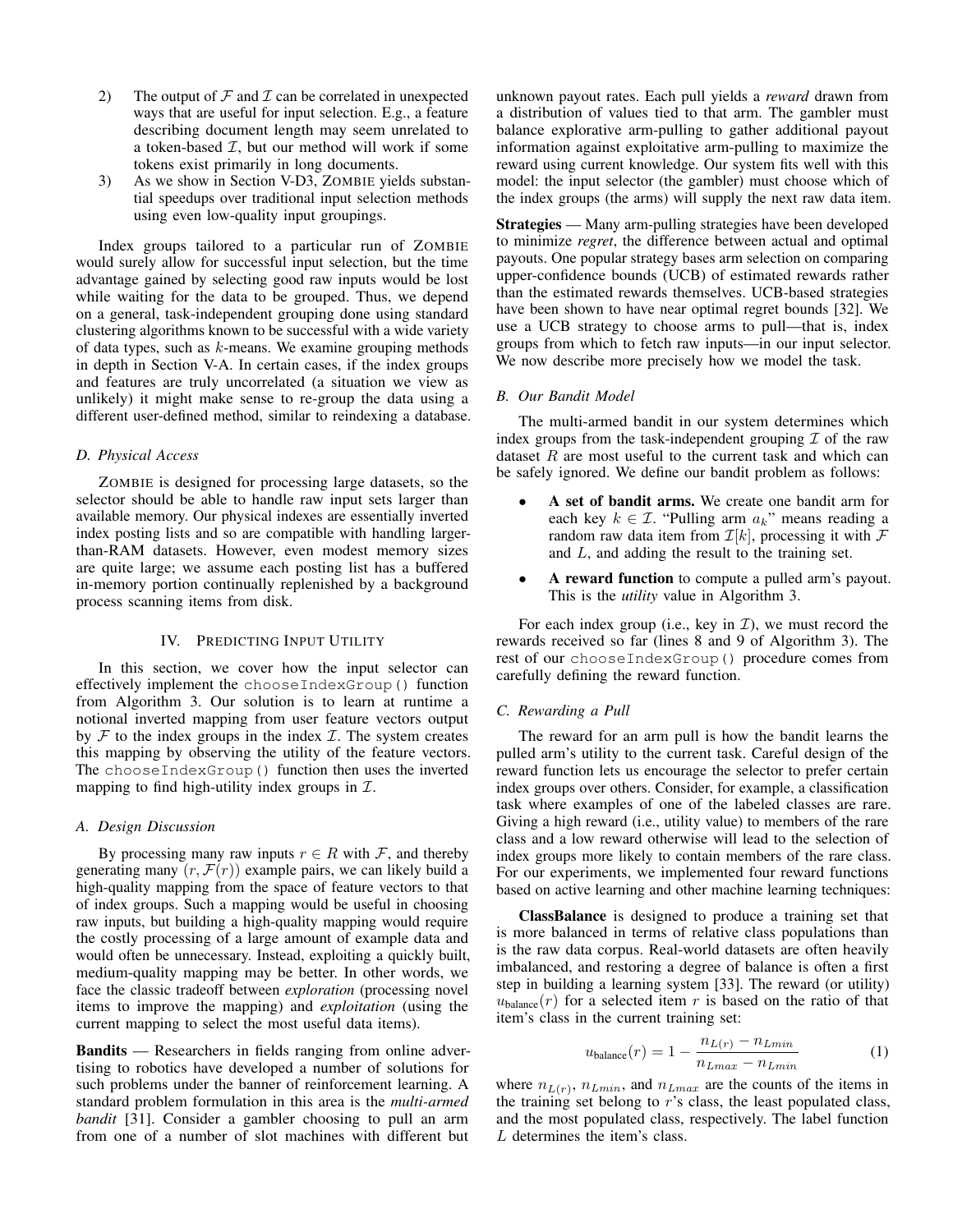Uncertainty is a reward based on the active learning technique of uncertainty sampling, where the item selected is the one the classifier is most uncertain about when predicting its class label [34]. Using a probabilistic classifier, a prediction's uncertainty is defined in terms of the probabilities of the two most likely class labels. That is, for a raw data item  $r \in R$  with feature vector  $\mathcal{F}(r)$ ,  $p(c_1|r)$  is the probability of the most likely label for r,  $p(c_2|r)$  is the probability of the next most likely label, and the reward  $u_{\text{uncert}}(r)$  is given by the uncertainty:

$$
u_{\text{uncert}}(r) = 1 - (p(c_1|r) - p(c_2|r))
$$
 (2)

ClassifyError gives a high reward to items for which the currently trained classifier predicts the wrong class label. The reward  $u_{\text{error}}(r)$  is defined as:

$$
u_{\text{error}}(r) = \begin{cases} 1, & \text{if classifier error} \\ 0, & \text{otherwise} \end{cases}
$$
 (3)

This method is somewhat related to boosting, where a series of weak classifiers are trained on different subsets of training data and then combined. When a weak classifier's training set is constructed, previously misclassified examples are preferred, to emphasize the "hardest" training examples [35].

InfoTrace is our reward for regression tasks, based on the idea of minimizing the training set's variance by maximizing the Fisher information, a technique from active learning and optimal experiment design [21]. To encourage the selection inputs that yield a large increase in the trace of the learner's Fisher information matrix *I*, the reward  $u_{\text{info}}(r)$  is given by:

$$
u_{\text{info}}(r) = \beta \left( \text{trace}(I_{\text{new}}) - \text{trace}(I_{\text{old}}) \right) \tag{4}
$$

For linear regression with a constant variance  $\sigma^2$ ,  $I = \frac{1}{\sigma^2} \mathbf{X}^T \mathbf{X}$ , where **X** is the model's design matrix [36]. We chose  $\beta = 0.2$ after testing a range of values  $(0 < \beta \le 1)$  in our experiments.

#### *D. Selecting an Arm*

Arms are selected in our system using the UCB1 algorithm of Auer *et al.* [32]:

$$
\text{UCB}_{a,t} = \mu_a + \alpha \sqrt{\frac{2\ln n}{n_a}} \tag{5}
$$

where  $\mu_a$  is the average reward of arm a,  $n_a$  is the number of pulls of arm  $a$ , and  $n$  is the overall number of pulls so far. The parameter  $\alpha$  controls the size of the confidence bound, which sets the balance between exploration and exploitation in the system. We chose  $\alpha = 2$  after testing a range of values.

# *E. Putting It All Together*

We can now summarize our overall bandit algorithm for choosing raw inputs. At each invocation of chooseInputGroup(), we use the learner's statistics about previous pulls to estimate the reward and update the  $UCB_{a,t}$ values (as in "Selecting an Arm" above) for each  $a_k$  in index  $\mathcal{I}$ . We then return the key with maximal UCB. Depending on the initial grouping method, a raw input can appear in more than one index group, so we may encounter previously processed raw inputs. If so, we do not invoke  $\mathcal F$  but instead update the  $UCB_{a,t}$  value for the pulled arm using that input's previous reward, and then again select the key with highest UCB.

| Parameter             | Setting            |
|-----------------------|--------------------|
| Index grouping method | cluster            |
| Reward method         | <b>UNCERTAINTY</b> |
| Minority class rarity | $0.5\%$            |

TABLE II: Default experiment settings.

#### V. EXPERIMENTS

We ran four types of experiments to demonstrate ZOMBIE performs effective input selection under a range of tasks and system settings. First, we compared ZOMBIE's overall speedup to several baselines on a family of learning tasks. Second, we compared ZOMBIE to a common input selection method, SUBSET. Third, we varied internal algorithmic decisions: the reward function, the input grouping method, and the quality of the index groups. Finally, we varied two kinds of difficulty that impact input selection: feature function execution time and rarity of high-value data items in the raw corpus. Table II shows default settings for important system parameters, which were used except where stated otherwise.

We implemented ZOMBIE and our machine learning tasks (using Weka [37]) as a Java application of about 17,500 lines of code. (Our prototype replaces the bulk data processing platform in Figure 1, but our method could be integrated into existing data processing systems.) We deployed the system on an Amazon EC2 r3.xlarge instance with 30 GB of RAM.

#### *A. Feature Engineering Workloads*

We evaluated the system using two different learning tasks and four different index group creation methods.

Document Classification — We first tested a document classification task. The raw input dataset  $(R$  in the feature engineer's tuple) was a corpus of one million WikiText documents randomly drawn from Wikipedia, after removing all pages marked as "deleted" or "redirect." We labeled each document with a function (L) that derived a label from *Category* tags. The trained artifact predicted a novel page's class label. We tested two variants of this task: DC2 labeled documents as either geography or other. The DC6 task distinguished among six different labels: geography, politics, science, sports, videoGames, and other. For both tasks, other was the majority class. The remaining classes each comprised 0.5% of the corpus, except when explicitly varied for the experiments discussed in Section V-E2. The engineer's Q function returned the trained model's classification accuracy over a holdout set of 2,500 documents from each labeled class.

The training mechanism  $T$  for  $DC2$  and  $DC6$  was Weka's updatable multinomial naïve Bayes classifier. We tested a set of 40 feature functions as  $F$ ; each applied a single regular expression to the raw input document and returned the number of matches; thus,  $F$  resulted in a 40-element feature vector for each input. We also tried a more time-consuming  $F$  that applied the Stanford Named Entity Recognizer [38] to each text, yielding a vector of counts of the three NER types (organization, person, and location); the tasks that use NER features are DC2- **NER** and DC6-NER. The regular expression  $\mathcal F$  averaged 1 ms per execution per input, while the NER  $F$  averaged 87 ms. We held  $F$  constant over each experiment to measure ZOMBIE's impact on a single iteration of the feature engineering loop.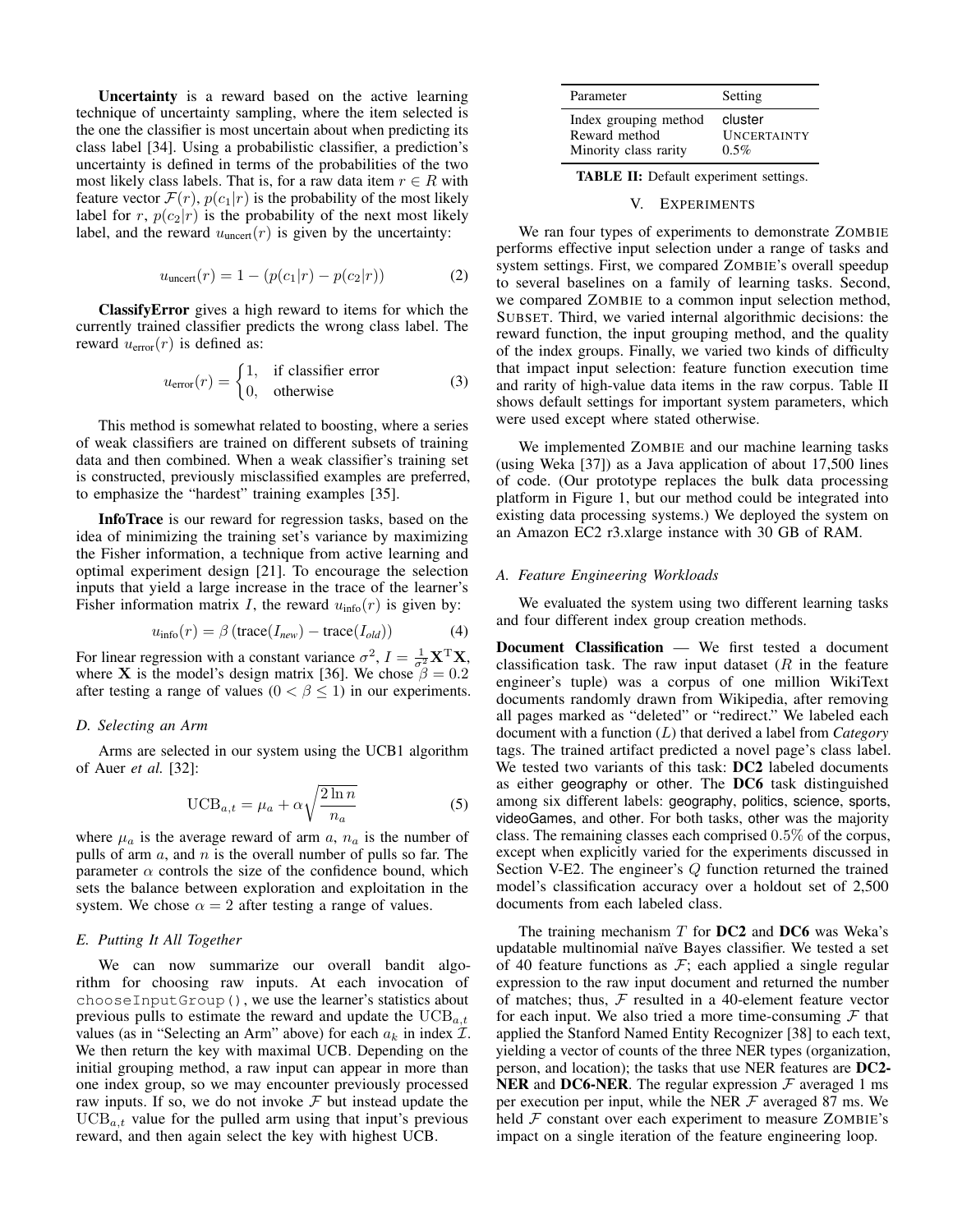Linear Regression — To test ZOMBIE on a non-classification problem, we created a regression task using the same Wikipedia raw dataset. The trained model predicts the page's length. This simple task has several desirable methodological qualities: (1) this prediction should be possible, as some topics naturally lend themselves to longer articles; (2) it is not trivially obvious how to make this prediction, so it is a good target for a trained system; (3) we can use the same data and features as our classification task, making feature function times comparable across the tasks; and (4) page length is an easy value for others to compute when trying to reproduce our results. We counted the page's length in bytes, normalized by the standard deviation of the page lengths. The Q function measured root mean squared error over a holdout set. For training procedure T, we used Weka's least squares regression module. The feature function set  $F$  was the 40-element vector described above.

Index Group Construction — We tested four methods to create index groups. For ZOMBIE's default cluster method, we used tf-idf normalized token counts as features for the k-means clustering implementation from scikit-learn [39]. (We chose  $k = 500$  after testing values of k ranging from 100 to 10,000.) The remaining three methods were designed to test a variety of grouping methods and are not proposed for practical use. For the w2v index, we used Google's word2vec tool [40] to build a set of index groups. To do so, we provided the tokenized corpus to the tool to create a feature vector for every token. We then clustered these vectors using k-means clustering, with  $k = 2000$ (chosen from a range of tested values) and created an index group for each cluster by assigning a document to a group if one of its tokens belonged to that index group's corresponding cluster. Documents could belong to multiple index groups. For the token index, we tokenized the Wikipedia documents and removed stop-listed and rare tokens (those with fewer than 50 occurrences). We created one index group per unique token, adding to each group the documents containing the corresponding token. The resulting index had roughly 35,000 index groups. For random, we assigned documents randomly to one of 500 index groups. Finally, to test the impact of index group quality on ZOMBIE, we evaluated a range of synthetic groupings, each with a different distribution of "useful" items.

# *B. Overall Performance*

We measured the speedup of all input selection mechanisms relative to the EARLY technique—the early stopping execution plan discussed in Section II. For EARLY, raw data items were stored on disk in random order and processed sequentially. EARLY allows for a direct comparison to ZOMBIE's early stopping, though the NAïVE full scan method may better represent current practice. Comparing to EARLY understates the actual speedup that feature engineers would see with ZOMBIE, since standard systems do not perform early stopping.

We also compared ZOMBIE to our implementation of another proposed input selection method called FILTEREDSCAN, from Ipeirotis *et al.* [15]. FILTEREDSCAN first runs in standard bulk processing mode, collecting example pairs of raw inputs and observed accuracy improvements. It trains a classifier with the gathered data to label new items as helpful or not. Helpful inputs are those that are expected to yield large accuracy gains. Then, candidate inputs are classified; helpful inputs are processed first and the rest deferred until helpful inputs



Fig. 6: Time to stopping point, as well as ZOMBIE's speedup over EARLY in reaching that point, for all of our experimental tasks. At bottom, the dotted line indicates EARLY's performance.

have been exhausted. For our experiments, FILTEREDSCAN chose its first  $n$  inputs randomly and used commodity bag-ofwords features to train the helpful-or-not model. For document classification, helpful items were in the minority class. For regression, the labels were based on the INFOTRACE reward: helpful items increase the information matrix's trace more than the average of previous inputs. We then trained a naïve Bayes classifier that, starting with the  $n + 1$  input, labeled new items as helpful or not. For each experiment, we tested a range of  $n$ values and chose the one yielding the best speedup.

**Methodology** — As we showed in Figure 3, better input selection systems can reach high quality values rapidly, so the system can stop early. We measure performance by recording how long either EARLY or ZOMBIE took to reach a plateau in accuracy in its learning curve. This plateau is defined as the point where the tested accuracy values over a window of time change less than a user-specified *minimal change* value. In our experiments, we chose a value equal to  $\epsilon$  times the final accuracy achieved by running the task to completion. We ran each experiment ten times. To show our system is robust to the user's choice of stopping point, we evaluated each result with  $\epsilon$ varying from 0.01 to 0.05. We averaged the measured time to the stopping point over all ten runs and minimal change values. When we report speedup vs. EARLY, it is EARLY's stopping point time divided by ZOMBIE's stopping point time.

Results — Our basic results for the document classification and regression tasks are summarized in Figure 6. ZOMBIE yielded a gain over EARLY in all cases, with speedups up to nearly 8x. It also beat the FILTEREDSCAN method in all cases, usually substantially. ZOMBIE performed especially well on DC6; our index groups correlate well with all of our tasks, but EARLY displayed a slower learning rate on DC6 than on the other tasks, giving ZOMBIE more room for improvement. The speedup numbers are important, but so are actual time savings. When using ZOMBIE, the feature engineer could reach the accuracy plateau for the DC6 task in 12 seconds (processing about 11,800 items or 1.2% of the corpus), nearly eight times faster than the 92 seconds (9.1% of the corpus) required to reach the same level of accuracy with EARLY. FILTEREDSCAN was better than EARLY but still required 61 seconds.

ZOMBIE speedups over EARLY for the NER tasks are 3.6x and 5.1x for DC2-NER and DC6-NER, respectively. These speedups were smaller than DC6, but the high cost of the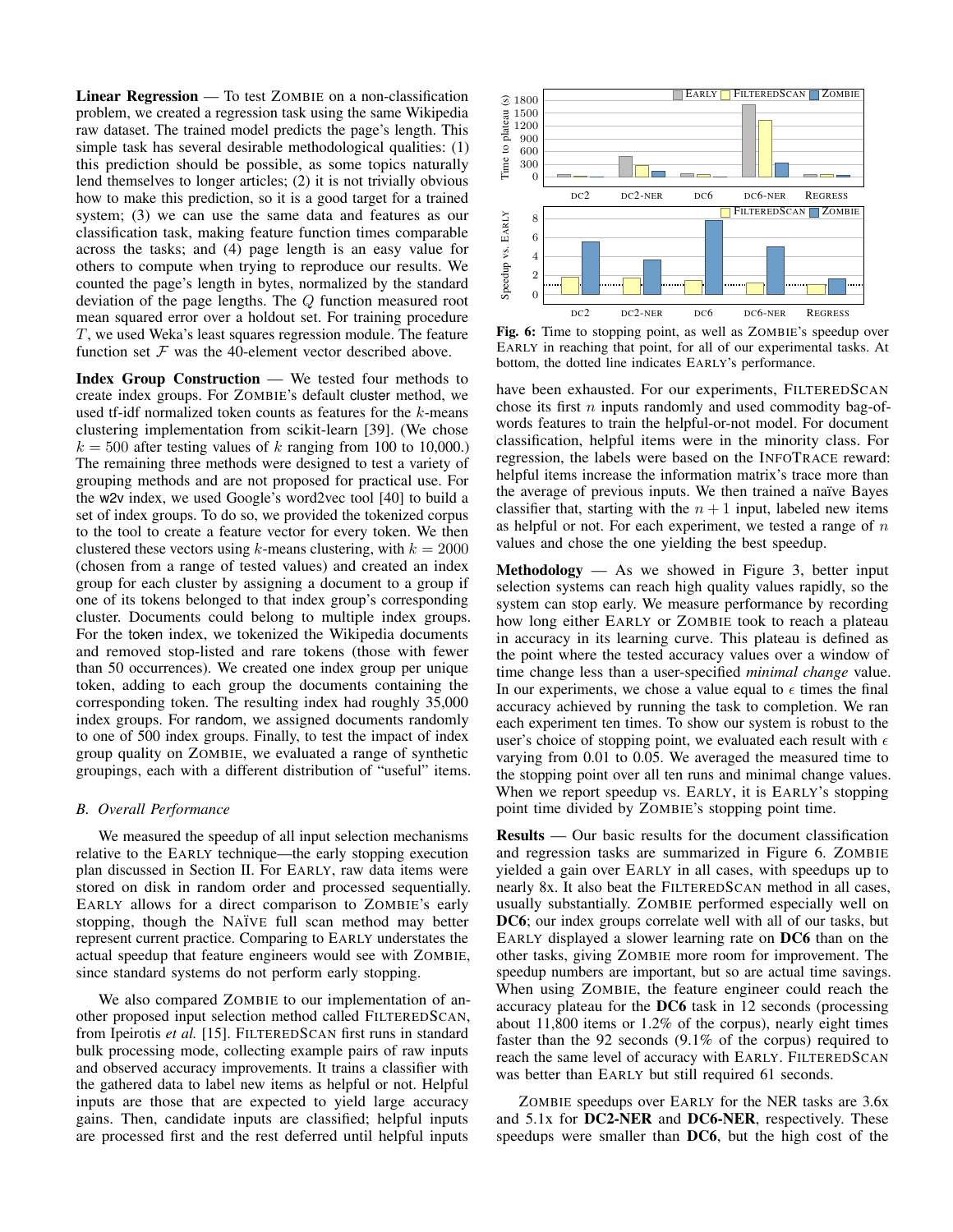

Fig. 7: SUBSET sizes tested on DC6 using (a) the full dataset and (b) a class-balanced filtered dataset. SUBSET10 was too small in (b) and had no result. Execution time for both is shown in (c).

NER function still made the absolute time savings substantial. ZOMBIE reached the stopping point for DC2-NER in 2.2 minutes instead of the 8.1 minutes required for EARLY. For DC6-NER, ZOMBIE could stop after 5.6 minutes instead of EARLY's 28.3 minutes. Saving over 20 minutes per iteration of the feature engineering cycle would certainly improve an engineer's productivity over the course of a work day. For the Regression task, ZOMBIE showed a 1.7x speedup over EARLY, needing only 36 seconds versus EARLY's 63 seconds. FILTEREDSCAN's speedup over EARLY was relatively poor, with a less than 2x speedup for even the simplest **DC2** task. As tasks became more difficult—that is, with more classes to label—FILTEREDSCAN declined to almost the same level as EARLY. We could almost certainly improve FILTEREDSCAN's performance by tuning it to particular tasks, but this is exactly the type of extra human labor we aim to avoid.

## *C. Testing SUBSET*

The SUBSET method (Section II-B) is a common approach to speeding up feature evaluation. The user has two main choices when building a subset: the method used to choose its contents and its size. Recall that in addition to the manual labor involved in writing the SUBSET program and its execution overhead, the user has a real challenge in formulating the SUBSET size; choosing too few samples will mean the system fails to meet the plateau-based stopping point, while too many will make the system run longer than is necessary. The feature engineer using SUBSET must make this guess in a preliminary phase *before* running any machine learning procedures.

We tested two subset selection methods on our DC6 task: the *Full* method sampled randomly from the entire dataset, while the *Balanced* method sampled from a dataset that was filtered so it has a balanced number of class labels. The Full dataset contained one million items and the Balanced dataset had 30,000 items. We tested different user guesses for size: SUBSET10 (10%), SUBSET25 (25%), and SUBSET50 (50%), as well as the unrealistic SUBSETEARLY, which contained the exact number of items needed to reach the task's stopping point. This method acts as if the user could perfectly predict the number of items used by our EARLY baseline method. Averaged over 10 runs, SUBSETEARLY contained about 91,000 items for Full (9.1%) and 3,400 for Balanced (11.3%).

Figure 7 shows the results for these experiments. As expected, SUBSETEARLY was better than any of the subsets that represent more realistic user guesses (SUBSET10, SUBSET25, and SUBSET50). In the Balanced experiment, we show no result for SUBSET10, since it was too small to reach the stopping point (and the feature engineer would not accept the subset's trained model). For SUBSET25 and SUBSET50, the Balanced



Fig. 8: Time to stopping point, as well as ZOMBIE's speedup over EARLY in reaching that point, for our different bandit reward methods. At bottom, the dotted line shows EARLY's performance.

method was fast in terms of raw execution time, taking less than 10 seconds to complete the task. ZOMBIE was the best approach on both the Full and Balanced sets; it beat SUBSETEARLY by avoiding the processing of redundant items unlikely to improve the end system. The filtering done to create the Balanced subsets does not generalize across learning tasks and must be repeated for each subsequent task using the dataset. In contrast, ZOMBIE's initialization is performed just once per dataset.

# *D. Varying System Parameters*

We also tested ZOMBIE's configuration, testing several bandit rewards, several index grouping methods, and ZOMBIE's robustness in the face of index groups of varying quality.

*1) Bandit Reward Methods:* We evaluated ZOMBIE using the reward functions described in Section IV-C. For classification tasks, we tested CLASSIFYERROR, CLASSBALANCE, and UNCERTAINTY. For Regression, we tested INFOTRACE. Finally, we tried a baseline ROUNDROBIN mechanism that just cycled through the list of index groups, choosing one element per group on each pass.

Figure 8 shows the impact of choosing different reward functions for our bandit model on the classification tasks. All of our three proposed reward functions (UNCERTAINTY, CLASSBALANCE, CLASSIFYERROR), had at least a 2x speedup over EARLY for all of the document classification tasks. It may seem surprising that the baseline ROUNDROBIN method fared reasonably well on several tasks: in these cases, just the index grouping alone is enough to increase the likelihood of processing an example of one of the minority classes. Perhaps not surprisingly, UNCERTAINTY either performed the best or tied for best method in all cases and is our recommended reward function for classification tasks. CLASSIFYERROR is likely to learn incorrectly from bad past decisions. CLASSBALANCE cannot avoid candidate inputs that might have been useful in the past but are no longer useful to the learner.

For the Regression task, INFOTRACE outperformed EARLY, showing a speedup of 1.7x. ROUNDROBIN performed slightly worse than EARLY, with a 0.9 speedup. Our Regression results were not as good as those for the other tasks: overhead is higher from retraining the linear regression learner, as well as from the expensive INFOTRACE. Also, active learning for regression is relatively understudied, and the field's best techniques are unsuitable due to high computational costs.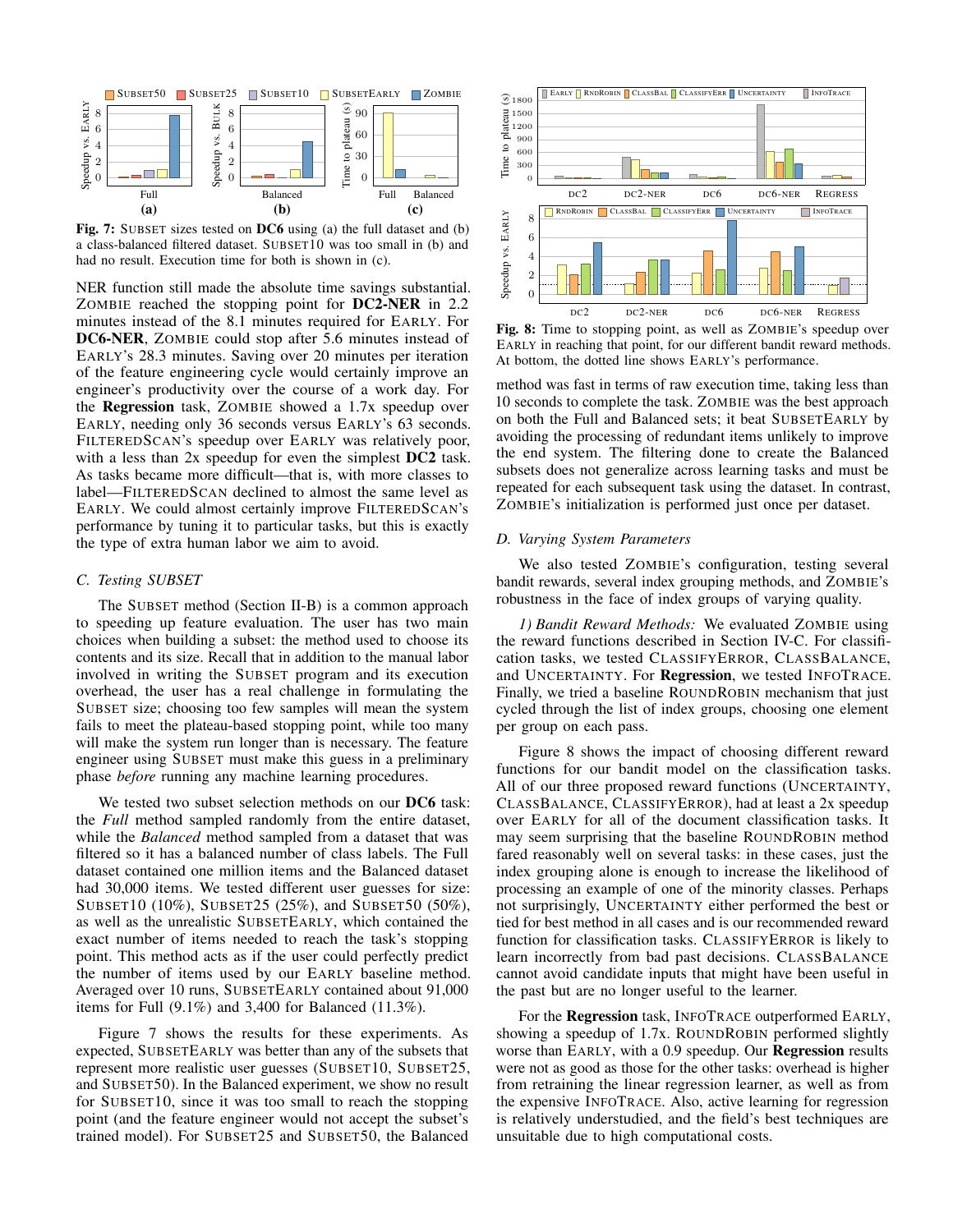

Fig. 9: ZOMBIE's performance with our index grouping methods, on the DC6 task, shown as the speedup compared to EARLY (dotted line). The diamonds show each method's group quality.

*2) Index Grouping Methods:* Figure 9 shows ZOMBIE's speedup over EARLY using the UNCERTAINTY reward on the DC6 task for four index group construction methods: cluster (our recommended method) and, for comparison, random, token, and w2v. We found similar results for the other tasks, but omit them due to space constraints. The figure's left axis describes the bars, showing the speedup over EARLY. The right axis describes the black diamonds, showing the mean *group quality* for each method, defined as an index group's ratio of minority class items (our proxy for useful items), weighted by its fraction of all the minority items. The random index performs poorly. For all others, ZOMBIE yields a speedup over EARLY.

Unsurprisingly, ZOMBIE's speedup was roughly correlated with the quality of the grouping. In the case of random, there were simply no high-quality index groups for our bandit model to find and exploit. The results show that ZOMBIE can yield a very large speedup when the group quality is middling and can even yield some speedup when the group quality is quite poor (as with w2v and token). These results give us increased confidence in our recommendation of ZOMBIE's use of standard, task-independent clustering (e.g., our  $k$ -means cluster method).

The time needed to compute these indexes for our Wikipedia dataset was non-trivial but manageable, ranging from 30 to 60 minutes for token and cluster and several hours for w2v. Because these indexes are designed for use with many different learning tasks, their construction costs (as when building traditional database indexes) can be amortized over their long life.

*3) Effects of Index Group Quality:* To better understand the impact of index group quality on ZOMBIE's performance independent of any particular grouping method, we created a range of synthetic indexes with specific quality measures. We fixed the raw dataset while distributing the items among index groups to vary two parameters. *Useful group density* measures the fraction of index groups containing at least one minority class item (again, our useful items proxy). *Group quality* measures the fraction of useful items in each useful index group, as defined previously. That is, the former is how likely a random input will be useful; the latter is how likely a random item from a useful index group will itself be useful.

Figure 10 shows ZOMBIE's performance using index groupings with parameter settings ranging from 0.1 to 0.9, averaged over 10 runs, for DC2 and DC6. Each square's color represents ZOMBIE's speedup using the grouping with the corresponding parameters, compared to EARLY. Red regions show where ZOMBIE underperformed EARLY, while green regions show where ZOMBIE had a significant speedup. In the lower left corner are truly bad (and likely unrealistic) groupings: most index groups contain no useful items, and in those that do, useful items are very rare. Here, ZOMBIE has a very difficult



Fig. 10: ZOMBIE's speedup over EARLY for a range of different index group quality levels on the (a) DC2 and (b) DC6 tasks. Green and yellow areas indicate speedups over EARLY. All but the very lowest-quality groupings (lower left, in red) yield a speedup.



Fig. 11: Speedup for several tasks, varying the feature function execution time. Diamonds on lines show the task's actual  $\mathcal F$  execution time. The black dotted line shows SUBSETEARLY.

job finding any useful items. The upper right represents near perfect (and, again, unrealistic) groupings: most index groups contain high concentrations of useful items. Here, our bandit method can quickly start exploiting the good groups. Between these extremes is a large area of the parameter space showing a positive speedup. *Even with low-quality index groups,* ZOMBIE *is successful at speeding up the feature engineering loop.*

We expect standard clustering methods to fall within ZOMBIE's effective range. As a point of comparison, our  $k$ means cluster method exhibits density 0.55 and group quality 0.11 on DC2 and density 0.86 and group quality 0.24 on DC6.

#### *E. Varying Task Parameters*

We performed two types of experiments to test properties of the learning task, first exploring the impact of the feature function costs. We then tested how the difficulty of finding useful inputs in the dataset affects ZOMBIE's performance.

*1) Feature Function Costs:* ZOMBIE's performance gains are tied to the computational difficulty of  $\mathcal F$  and  $T$ . Reducing the number of function invocations is more meaningful when  $F$  is expensive. However, ZOMBIE incurs overhead from  $T$ and from the input selection loop. If  $\mathcal F$  is fast enough, this overhead will swamp any gains from avoiding calls to  $\mathcal{F}$ .

Figure 11 shows the results of our experiment to discover how slow a feature function has to be before it can benefit from using ZOMBIE. We compared five tasks to SUBSETEARLY, chosen for a baseline because it only runs  $T$  after the subset has been created and so does not incur additional retraining runtime costs; these results show the worst-case effects of ZOMBIE's overhead. The y-axis shows ZOMBIE's speedup over SUBSETEARLY. For the x-axis, we simulated different average  $F$  runtimes. We kept the other aspects of the tasks the number of inputs processed, the outputs from  $F$ , and the observed learner accuracy—exactly the same.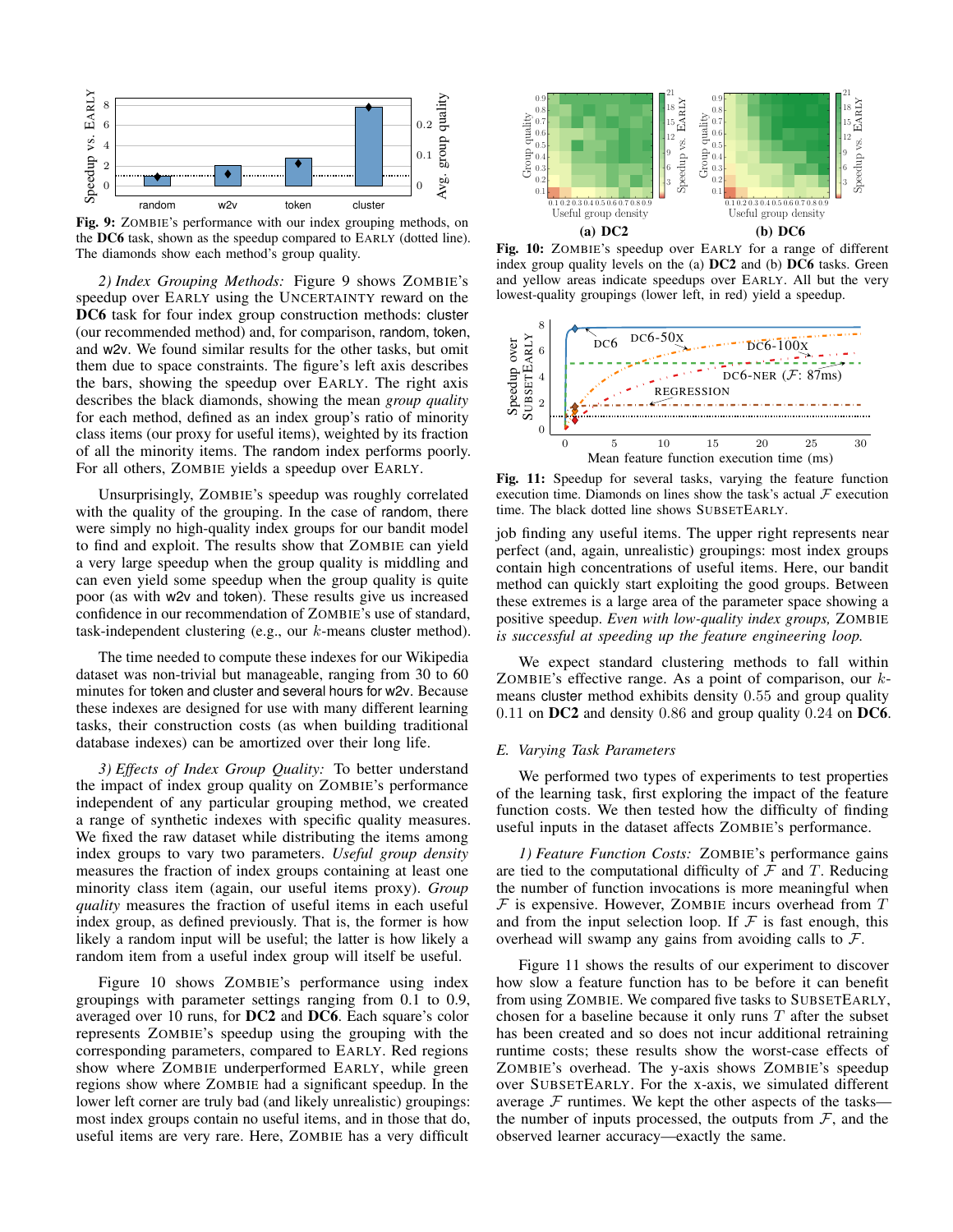A line on this graph shows ZOMBIE's speedup ratio for a task, if a single invocation of the user's  $\mathcal F$  took the time indicated on the x-axis. The diamonds show the actual  $\mathcal F$ average runtimes. As a line increases, the effect of ZOMBIE's overhead (largely from retraining) decreases. When a line is "flat," the overhead is negligible compared to  $\mathcal{F}$ 's invocation time. For longer  $F$  times, ZOMBIE's ability to avoid function invocation yields a larger speedup. A line's height is taskspecific, showing how fast we reach the task's stopping point.

For three of the tasks, ZOMBIE yields a speedup larger than 1x except when  $\mathcal F$  is extremely fast. Even with the observed average runtime of 1 ms in the case of DC6 and Regression, ZOMBIE is useful. For DC6-NER's 87 ms runtime, ZOMBIE provides a healthy speedup. For DC6 and DC6-NER, retraining is incremental and the training costs are negligible. Regression's retraining costs are about five times higher.

We also introduced two synthetic tasks: DC6-50X and DC6-100X. These are identical to the DC6 task, except with artificially-inflated training times of 50 and 100 times DC6's average training time, simulating tasks with an extremely computationally intensive training procedure  $T$ . The gentler curves of DC6-50X and DC6-100X show that when  $T$  is extremely time-consuming,  $F$  must also be more time-consuming for ZOMBIE to yield a substantial speedup. In some cases, a very fast  $F$  might mean that ZOMBIE does not yield a speedup over EARLY. Indeed, with the 1 ms  $\mathcal F$  we observed for DC6, the DC6-100X task would be slower than SUBSETEARLY. However, ZOMBIE yields a real speedup even when running with a training procedure *50x slower than our real system*. And when training is 100x slower, even a tiny increase in feature function invocation time means ZOMBIE is worth running.

*2) Difficulty of Finding Good Inputs:* We varied the relative rarity of the labeled classes in the document classification task in order to test how ZOMBIE responds when it is difficult to find good items. As minority items become more rare, we expect the input selection task to become more difficult, as it is harder to find the minority-class examples needed to train a high-quality learner. EARLY should also suffer in this situation.

Figure 12 shows that ZOMBIE does well for minority class sizes that range from 0.01% to 5% of the corpus for the DC6 task. For the timing plot on the left, error bars indicate a 95% confidence interval. Results for our other tasks were consistent with these results but are omitted due to space constraints. For the most difficult case, only 100 examples of each minority class were present in the 1M document test corpus. This extreme ratio would not be surprising in many settings: for example, a task that predicts e-commerce prices might use a feature that exploits rare pages that list prices but is useless on news or social media pages. While ZOMBIE's speedup ratio over EARLY was relatively low in the 0.01% case, the engineer's wait time was reduced from almost 10 minutes to 5 minutes, which could have a major impact on workflow. When the feature function execution time is much larger, absolute savings can be much larger: ZOMBIE saves 182 minutes, or *over 3 hours*, on DC6- NER at 0.01% rarity, reducing the evaluation loop from 8 to 5 hours. This would allow an engineer to perform two feature iterations in a workday instead of just one.



Fig. 12: Left: Time needed to reach the accuracy plateau for both EARLY and ZOMBIE on the DC6 task. Error bars show the 95% confidence bound for mean time over 10 runs. Right: Speedup over EARLY for the same trials. EARLY is shown by the dotted line.

#### VI. RELATED WORK

Database researchers have begun to propose frameworks that support feature selection and engineering [1], [13], [14]. Our system's goal—accelerating the feature engineering development cycle—has grown from the vision sketched in Anderson *et al.* [1]. We have demonstrated a user-facing tool [9] built on the techniques detailed in this paper. Zhang *et al.*'s work [13] is more suited for the "generate-and-select" feature generation approach discussed in Section II-E. MLBase [14] focuses on the learning pipeline and does not specifically address feature engineering; ZOMBIE may be complementary to its methods.

Our system draws intellectually on several other areas of data management. Large-scale distributed data processing has seen intensive research for at least a decade [6], [7], [41]–[45]. MapReduce [6] was the first in the modern wave of systems, but its simple scan-and-process model has been largely eclipsed by systems that use familiar database techniques: indexes, highlevel query languages, query optimization, etc. Few, though, optimize execution of user-defined code, let alone opaque feature code in a learning task, as we do with ZOMBIE.

ZOMBIE's two-phase operation is similar to approximate query processing systems; samples of the data with specific statistical properties are pre-computed and then used to answer an approximate query [22]–[24]. Our system also answers queries using pre-computed data subsets. Unlike approximate query processors, it is unclear what useful statistical properties could be pre-calculated because of the users changing feature code; feature evaluation is more suited to an online approach.

Active learning is a well-known topic within machine learning [21]. Our work shares the main goal of active learning: minimizing the cost of constructing a training set through careful selection of training examples. We differ from typical active learning in that we cannot examine the features of potential training examples to guide our selection, which would require unwanted feature code runtime costs. The most related line of active learning research is *active feature-value acquisition*, which attempts to avoid very expensive features, like medical tests, by estimating the utility of every object in the raw dataset [46]. This assumes a dramatic cost split between features that are nearly free and features that are so expensive that it is worth paying almost any computational cost to avoid them. While useful, this does not apply in our setting: our work assumes functions with comparable runtimes, so total runtime is best reduced by processing less raw data.

Deep learning has become a hot area of research, promising high-accuracy models that do not require traditional explicit feature engineering [47], [48]. Deep learning methods may somewhat displace human feature engineers in the future,